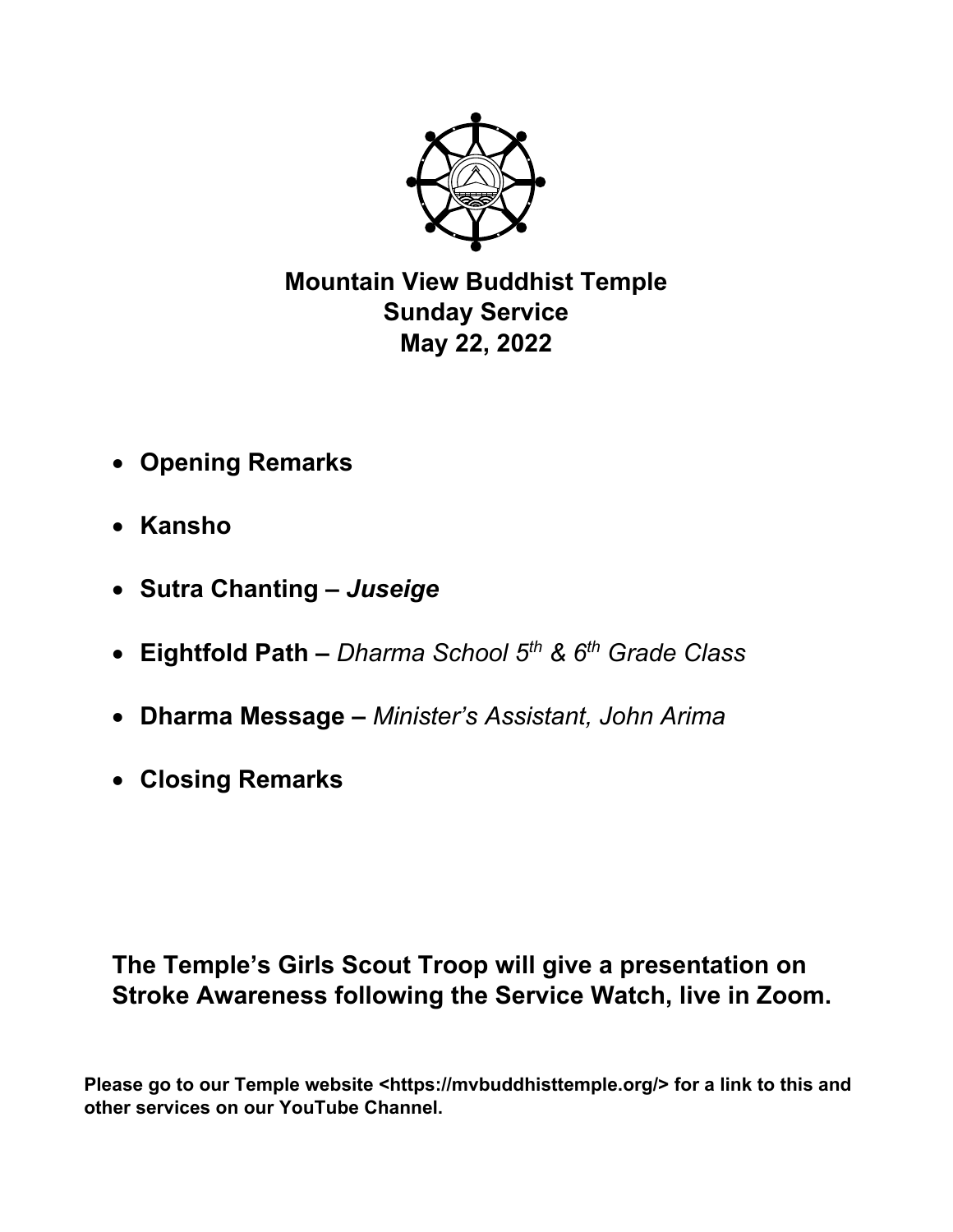## **JU SEI GE (Gatha of the Important Vows)**

JU SEI GE is a poem or *gatha* found in the *Larger Sutra of the Buddha of Immeasurable Life (Dai Muryo Ju Kyo* or *Dai-Kyo* for short), one of the three Principal Sutras of Jodo Shinshu. This sutra delivered by Sakyamuni Buddha, relates how all sentient beings will attain liberation from suffering and sorrow in this world through the compassion of Amida Buddha. The historical Sakyamuni Buddha does this by telling the tale of the Bodhisattva Dharmakara who declares, in the presence of Lokesvararaja Buddha, his intentions to become a Buddha himself. In the process, Bodhisattva Dharmakara declares a total of 48 vow that must be fulfilled before he can attain Buddhahood. Upon the fulfillment of all these vows, Bodhisattva Dharmakara become the Amida Buddha.

 The JU SEI GE can be found following all of the 48 vows and can be looked upon as a summary of these vows into three basic pledges. For this reason, in some traditions this Gatha is sometimes called the *San Sei Ge* meaning the Gatha of the Three Sacred Pledges. They refer to Dharmakara's pledge to:

- 1. Establish the most incomparable vow in the world.
- 2. Become a great provider and aid all those in suffering and need.
- 3. Attain Buddhahood and have his Name (*Namo Amida Butsu)* heard throughout the ten quarters of the universe.

The establishment of the vows by a bodhisattva is very important in the process of attaining Buddhahood. They are a reflection of the heart and mind of that Bodhisattva manifesting true wisdom and compassion. What is of importance in the Larger Sutra is the sincerity and diligence by the Bodhisattva Dharmakara to carry out these vows for eons until their completion and finally attaining the Supreme Attainment of Buddhahood becoming the Amida Buddha.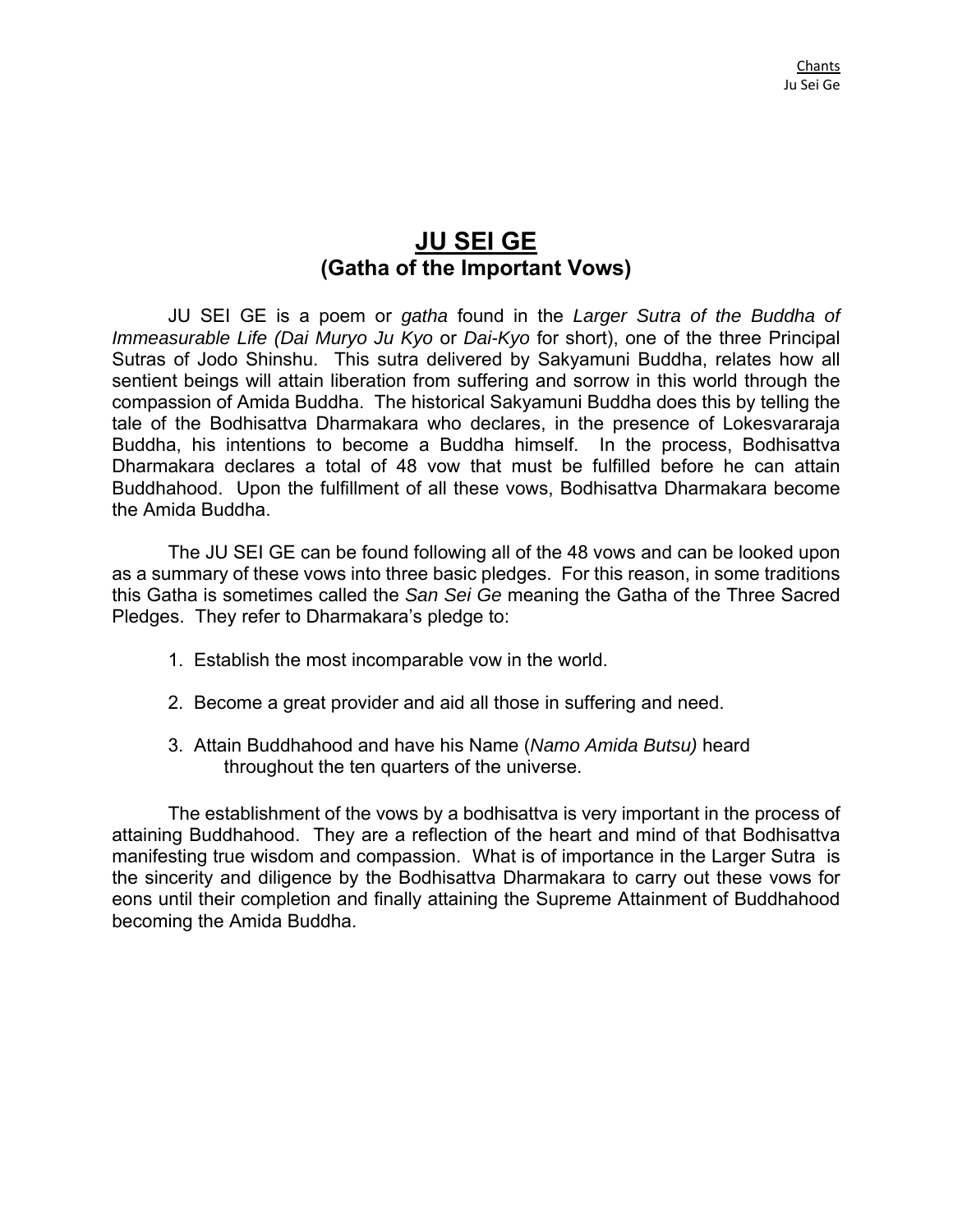### **JU SEI GE (Gatha of the Important Vows)**

The Sutra On The Buddha of Immeasurable Life -- delivered by Sakyamuni Buddha

*I have made vows, unrivalled in all the worlds; I shall certainly reach the unsurpassed Way. If these vows should not be fulfilled, May I not attain perfect Enlightenment.* 

*If I should not become a great benefactor In lives to come for immeasurable kalpas To save the poor and the afflicted everywhere, May I not attain perfect Enlightenment.* 

*When I attain Buddhahood, My Name shall be heard throughout the 10 directions; Should there be any place where it is not heard, May I not attain perfect Enlightenment.* 

*Free of greed and with profound mindfulness And pure wisdom, I will perform the sacred practices; I will seek to attain the unsurpassed Way And become the teacher of heavenly beings and humans.* 

*With my wondrous power I will shine a great light Illuminating the worlds without limit And dispel the darkness of the three defilements And deliver all from suffering and pain.* 

*Having obtained the eye of wisdom, I will remove the darkness of ignorance; Blocking all paths of evil I will open the gate to Attainment* 

*Having attained Buddhahood untainted, My majestic lights shall radiate in the ten directions Outshining the sun and the moon And surpassing the brilliance of the heavens.* 

*I will open the Dharma-storehouse for the multitudes And endow them all with treasures of merit. Being always among the multitudes I will proclaim the Dharma with a lion's roar.* 

*I will make offerings to all the buddhas Thereby aquiring roots of virtue. When my vows are fulfilled and wisdom perfected, I will be the master of the three worlds.* 

*As the Buddha's wisdom is unimpeded, There is no place its light cannot reach, May my power of Merit and wisdom Be equal to the Most Honored One.* 

*If these Vows are to be fulfilled, Let this universe of a thousand million worlds quake And let all the heavenly beings Rain down rare and marvelous blossoms from the sky.* 

*I take refuge in Amida Buddha I take refuge in Amida Buddha I take refuge in Amida Buddha I take refuge in Amida Buddha I take refuge in Amida Buddha I take refuge in Amida Buddha* 

*May this merit and virtue Be shared equally with all beings. May we together awaken the Bodhi Mind And attain birth in the Realm of Serenity and Joy*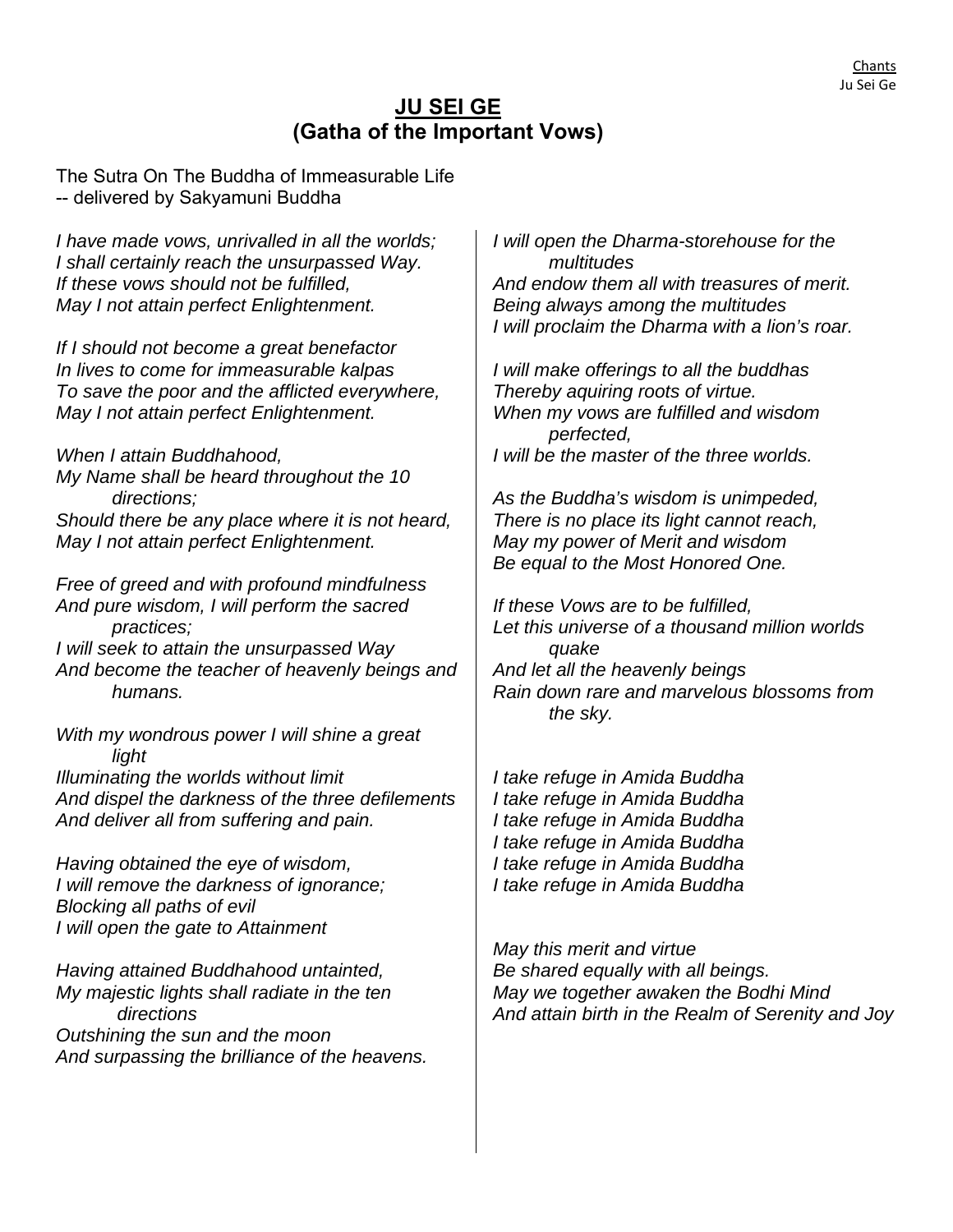#### **JU SEI GE (Gatha of the Important Vows)**

#### ⏺⏺

Leader: GA GON CHO SEI GAN Sangha: HIS- SHI MU JO DO SHI GAN FU MAN ZOKu SEI FU JO SHO GAKu

GA O MU RYO KO FU I DAI SE SHU FU SAI SHO BIN GU SEI FU JO SHO GAKu

GA SHI JO BUTSU DO MYO SHO CHO JIP- PO KU KYO MI SHO MON SEI FU JO SHO GAKu

RI YOKU JIN SHO NEN JO E SHU BON GYO SHI GU MU JO DO I SHO TEN NIN SHI

JIN RIKI EN DAI KO FU SHO MU SAI DO SHO JO SAN KU MYO KO SAI SHU YAKU NAN

KAI HI CHI E GEN MES- SHI KON MO AN HEI SOKU SHO AKU DO TSU DATSU ZEN SHU MON

KO SO JO MAN ZOKu I YO RO JIP- PO NICHI GATSU SHU JU KI TEN KO ON PU GEN

I SHU KAI HO ZO KO SE KU DOKU HO JO O DAI SHU CHU SEP- PO SHI SHI KU

KU YO IS- SAI BUTsu GU SOKU SHU TOKU HON GAN E SHITSU JO MAN TOKU I SAN GAI O

NYO BUTSU MU GE CHI TSU DATSU MI FU SHO GAN GA KU E RIKi TO SHI SAI SHO SON

SHI GAN NYAK- KOK- KA DAI SEN O KAN DO KO KU SHO TEN NIN <u>TO</u> U <u>CHIN MYO</u> KE ●

Leader: NA MAN DA BU ⏺ Sangha: NA MAN DA BU NA MAN DA BU NA MAN DA BU NA MAN DA BU NA MAN DA ⏺ BU

Leader: GAN NI SHI KU DOKU

Sangha: BYO DO SE IS- SAI DO HOTSU BO DAI SHIN O JO AN ⏺ RAK-⏺ KOKu